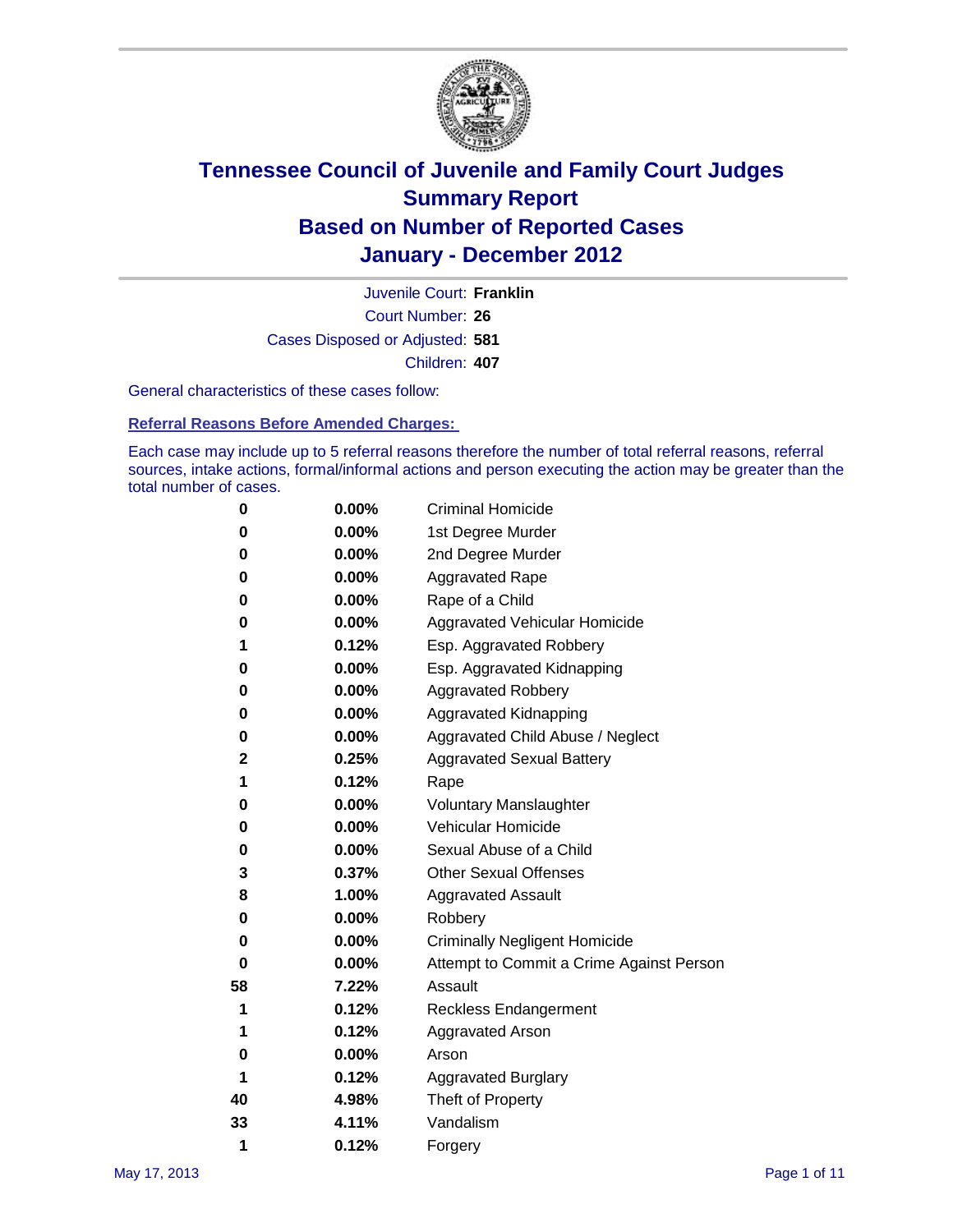

Court Number: **26** Juvenile Court: **Franklin** Cases Disposed or Adjusted: **581** Children: **407**

#### **Referral Reasons Before Amended Charges:**

Each case may include up to 5 referral reasons therefore the number of total referral reasons, referral sources, intake actions, formal/informal actions and person executing the action may be greater than the total number of cases.

| $\pmb{0}$   | 0.00%    | <b>Worthless Checks</b>                                     |
|-------------|----------|-------------------------------------------------------------|
| 0           | 0.00%    | Illegal Possession / Fraudulent Use of Credit / Debit Cards |
| 7           | 0.87%    | <b>Burglary</b>                                             |
| 1           | 0.12%    | Unauthorized Use of a Vehicle                               |
| 1           | 0.12%    | <b>Cruelty to Animals</b>                                   |
| 2           | 0.25%    | Sale of Controlled Substances                               |
| 18          | 2.24%    | <b>Other Drug Offenses</b>                                  |
| 33          | 4.11%    | Possession of Controlled Substances                         |
| $\mathbf 0$ | $0.00\%$ | <b>Criminal Attempt</b>                                     |
| $\mathbf 2$ | 0.25%    | Carrying Weapons on School Property                         |
| 1           | 0.12%    | Unlawful Carrying / Possession of a Weapon                  |
| 0           | $0.00\%$ | <b>Evading Arrest</b>                                       |
| 0           | $0.00\%$ | Escape                                                      |
| 3           | 0.37%    | Driving Under Influence (DUI)                               |
| 59          | 7.35%    | Possession / Consumption of Alcohol                         |
| 5           | 0.62%    | Resisting Stop, Frisk, Halt, Arrest or Search               |
| 0           | $0.00\%$ | <b>Aggravated Criminal Trespass</b>                         |
| 5           | 0.62%    | Harassment                                                  |
| 0           | 0.00%    | Failure to Appear                                           |
| 1           | 0.12%    | Filing a False Police Report                                |
| 1           | 0.12%    | Criminal Impersonation                                      |
| 26          | 3.24%    | <b>Disorderly Conduct</b>                                   |
| 3           | 0.37%    | <b>Criminal Trespass</b>                                    |
| 4           | 0.50%    | <b>Public Intoxication</b>                                  |
| 0           | $0.00\%$ | Gambling                                                    |
| 192         | 23.91%   | <b>Traffic</b>                                              |
| $\mathbf 0$ | $0.00\%$ | Local Ordinances                                            |
| 9           | 1.12%    | Violation of Wildlife Regulations                           |
| 3           | 0.37%    | Contempt of Court                                           |
| 45          | 5.60%    | Violation of Probation                                      |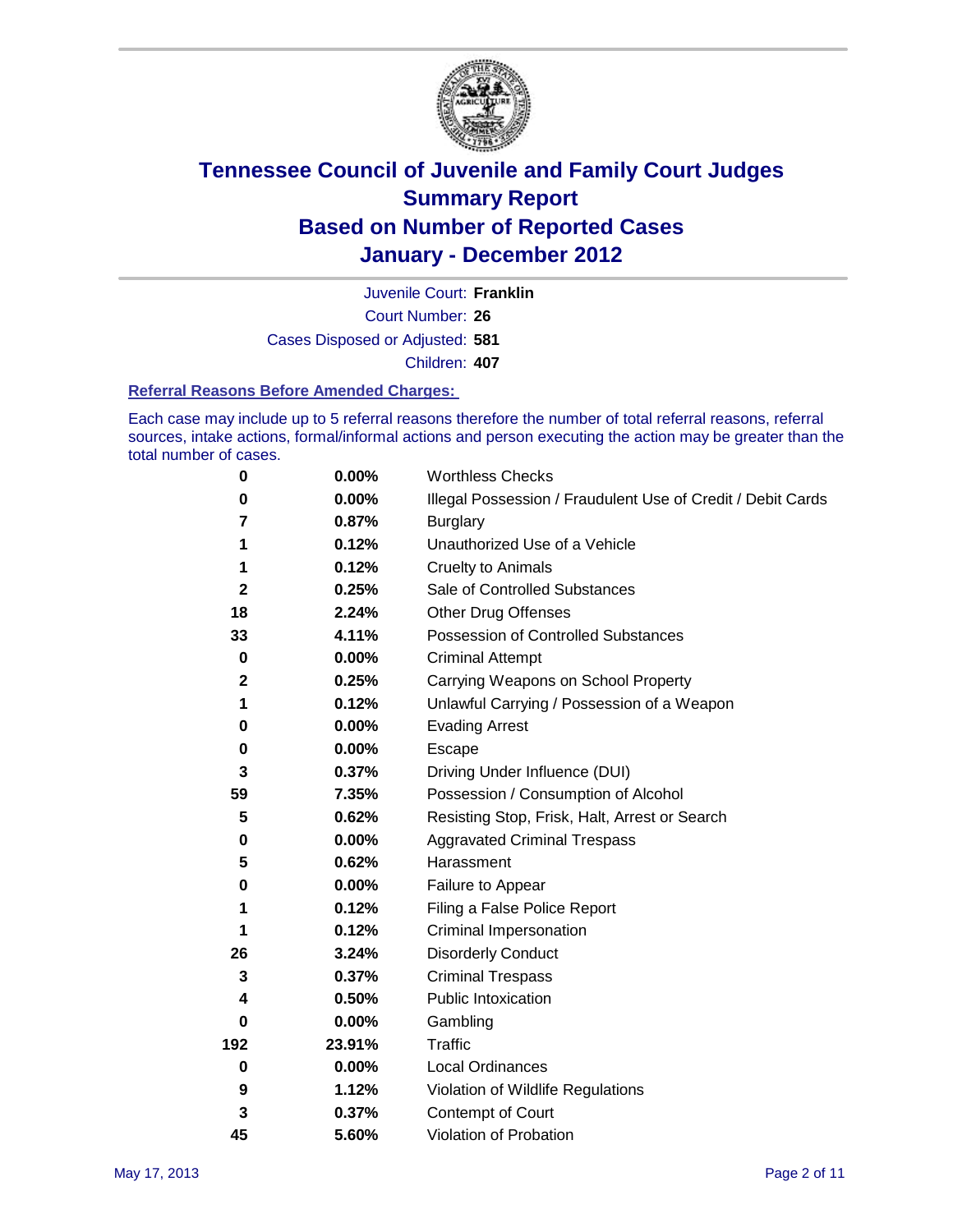

Court Number: **26** Juvenile Court: **Franklin** Cases Disposed or Adjusted: **581** Children: **407**

#### **Referral Reasons Before Amended Charges:**

Each case may include up to 5 referral reasons therefore the number of total referral reasons, referral sources, intake actions, formal/informal actions and person executing the action may be greater than the total number of cases.

| 0        | 0.00%    | Violation of Aftercare                 |
|----------|----------|----------------------------------------|
| 41       | 5.11%    | <b>Unruly Behavior</b>                 |
| 90       | 11.21%   | Truancy                                |
| 26       | 3.24%    | In-State Runaway                       |
| $\bf{0}$ | $0.00\%$ | Out-of-State Runaway                   |
| 48       | 5.98%    | Possession of Tobacco Products         |
| 0        | $0.00\%$ | Violation of a Valid Court Order       |
| 14       | 1.74%    | Violation of Curfew                    |
| $\bf{0}$ | $0.00\%$ | Sexually Abused Child                  |
| 0        | 0.00%    | <b>Physically Abused Child</b>         |
| 0        | 0.00%    | Dependency / Neglect                   |
| 0        | 0.00%    | <b>Termination of Parental Rights</b>  |
| 0        | 0.00%    | <b>Violation of Pretrial Diversion</b> |
| 0        | 0.00%    | Violation of Informal Adjustment       |
| 0        | $0.00\%$ | <b>Judicial Review</b>                 |
| 0        | $0.00\%$ | <b>Administrative Review</b>           |
| 0        | 0.00%    | <b>Foster Care Review</b>              |
| 0        | $0.00\%$ | Custody                                |
| 0        | $0.00\%$ | Visitation                             |
| 0        | $0.00\%$ | Paternity / Legitimation               |
| 0        | 0.00%    | <b>Child Support</b>                   |
| 0        | $0.00\%$ | <b>Request for Medical Treatment</b>   |
| 0        | $0.00\%$ | <b>Consent to Marry</b>                |
| 13       | 1.62%    | Other                                  |
| 803      | 100.00%  | <b>Total Referrals</b>                 |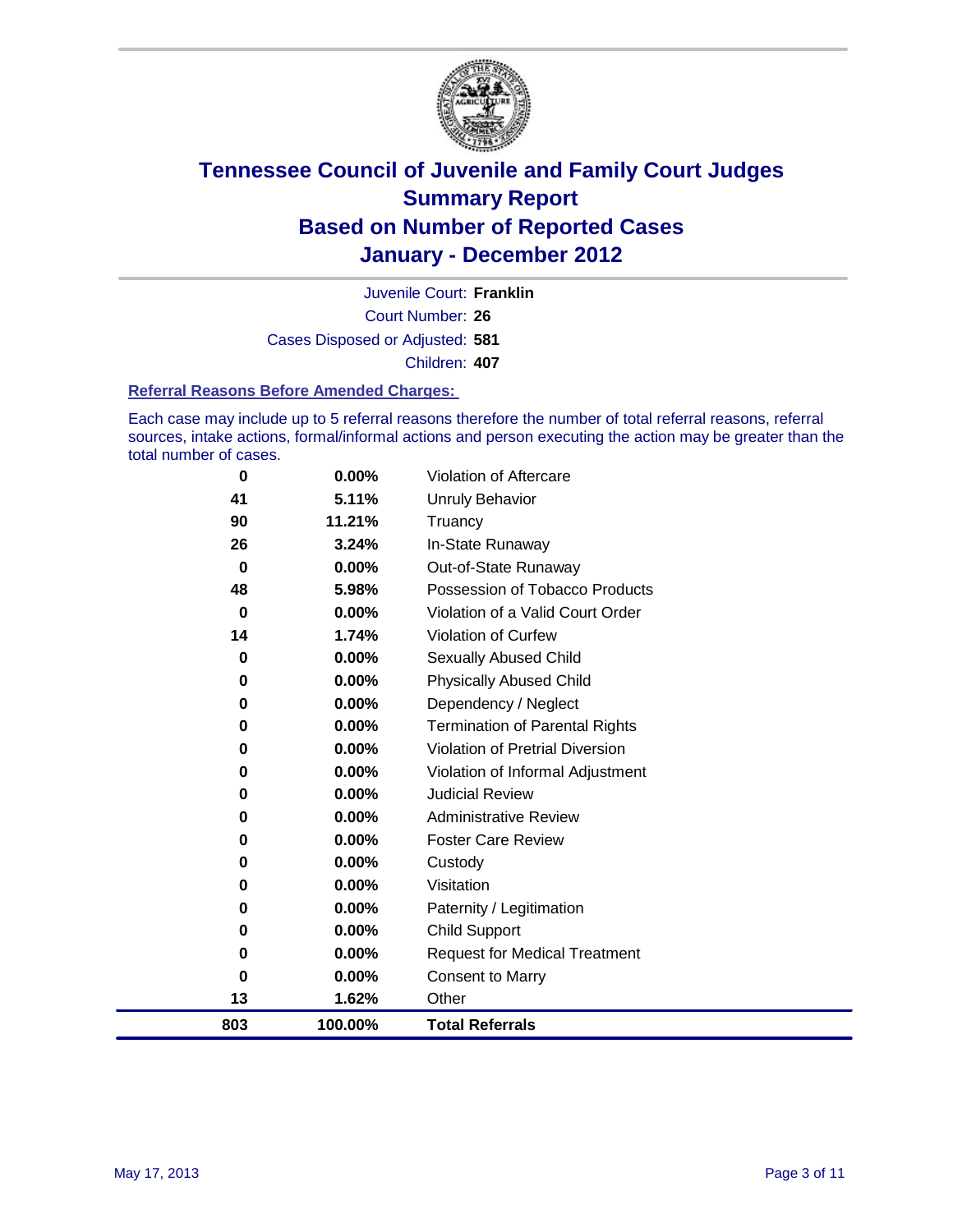

|                                 | Juvenile Court: Franklin |                                   |  |  |  |
|---------------------------------|--------------------------|-----------------------------------|--|--|--|
| <b>Court Number: 26</b>         |                          |                                   |  |  |  |
| Cases Disposed or Adjusted: 581 |                          |                                   |  |  |  |
|                                 |                          | Children: 407                     |  |  |  |
| <b>Referral Sources: 1</b>      |                          |                                   |  |  |  |
| 548                             | 68.24%                   | Law Enforcement                   |  |  |  |
| 58                              | 7.22%                    | Parents                           |  |  |  |
| 6                               | 0.75%                    | <b>Relatives</b>                  |  |  |  |
| $\bf{0}$                        | $0.00\%$                 | Self                              |  |  |  |
| 127                             | 15.82%                   | School                            |  |  |  |
| $\bf{0}$                        | 0.00%                    | <b>CSA</b>                        |  |  |  |
| 29                              | 3.61%                    | <b>DCS</b>                        |  |  |  |
| 0                               | 0.00%                    | <b>Other State Department</b>     |  |  |  |
| 0                               | 0.00%                    | <b>District Attorney's Office</b> |  |  |  |
| 13                              | 1.62%                    | <b>Court Staff</b>                |  |  |  |
| 0                               | $0.00\%$                 | Social Agency                     |  |  |  |
| 1                               | 0.12%                    | <b>Other Court</b>                |  |  |  |
| 20                              | 2.49%                    | Victim                            |  |  |  |
| 0                               | 0.00%                    | Child & Parent                    |  |  |  |
| 0                               | 0.00%                    | Hospital                          |  |  |  |
| 0                               | $0.00\%$                 | Unknown                           |  |  |  |
| 1                               | 0.12%                    | Other                             |  |  |  |
| 803                             | 100.00%                  | <b>Total Referral Sources</b>     |  |  |  |

### **Age of Child at Referral: 2**

| 407 | 100.00% | <b>Total Child Count</b> |
|-----|---------|--------------------------|
| 0   | 0.00%   | <b>Unknown</b>           |
| 0   | 0.00%   | Ages 19 and Over         |
| 139 | 34.15%  | Ages 17 through 18       |
| 162 | 39.80%  | Ages 15 through 16       |
| 61  | 14.99%  | Ages 13 through 14       |
| 32  | 7.86%   | Ages 11 through 12       |
| 13  | 3.19%   | Ages 10 and Under        |
|     |         |                          |

<sup>1</sup> If different than number of Referral Reasons (803), verify accuracy of your court's data.

<sup>2</sup> One child could be counted in multiple categories, verify accuracy of your court's data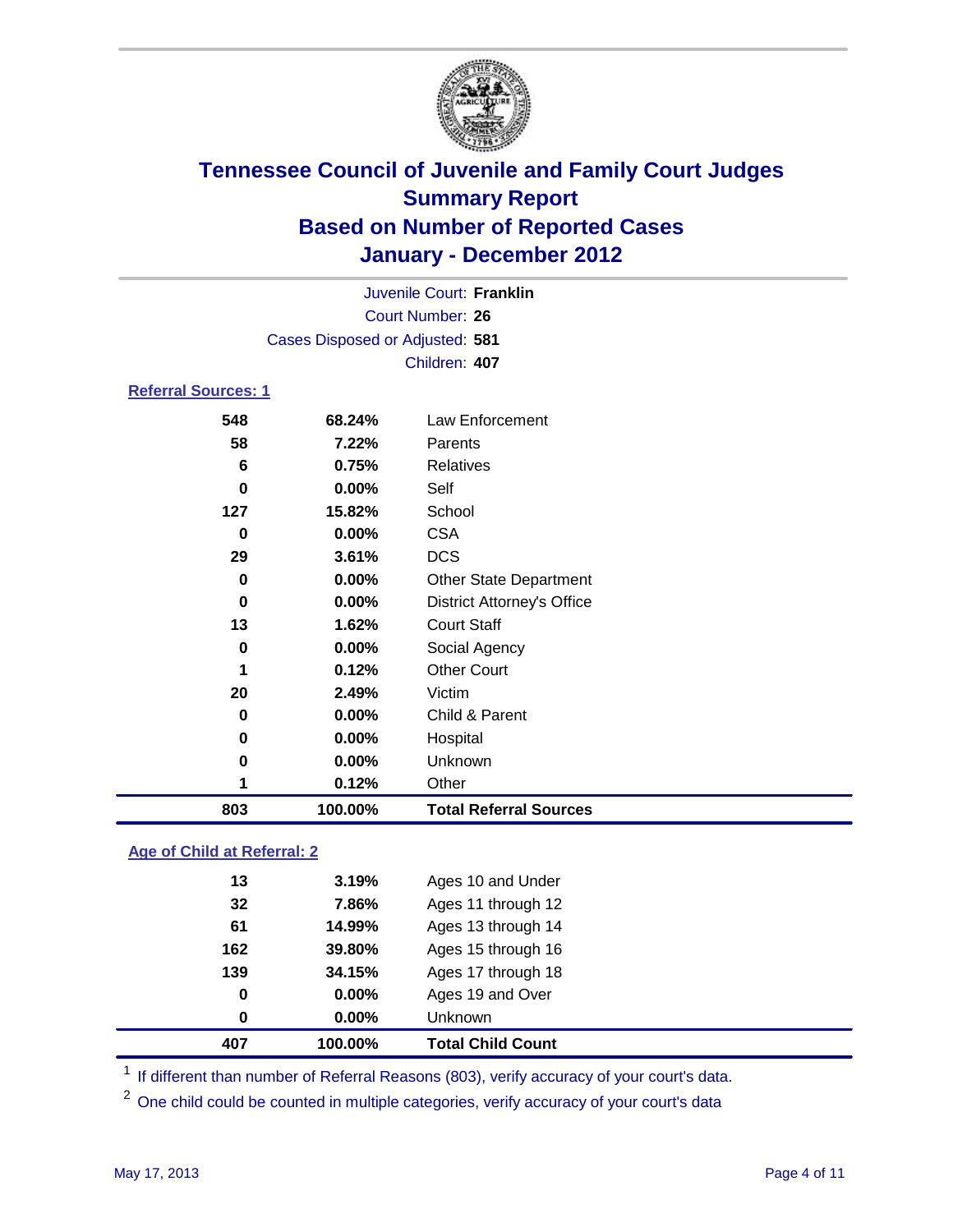

| Juvenile Court: Franklin                |                                 |                          |  |  |
|-----------------------------------------|---------------------------------|--------------------------|--|--|
| <b>Court Number: 26</b>                 |                                 |                          |  |  |
|                                         | Cases Disposed or Adjusted: 581 |                          |  |  |
|                                         |                                 | Children: 407            |  |  |
| Sex of Child: 1                         |                                 |                          |  |  |
| 254                                     | 62.41%                          | Male                     |  |  |
| 153                                     | 37.59%                          | Female                   |  |  |
| $\mathbf 0$                             | 0.00%                           | Unknown                  |  |  |
| 407                                     | 100.00%                         | <b>Total Child Count</b> |  |  |
| Race of Child: 1                        |                                 |                          |  |  |
| 366                                     | 89.93%                          | White                    |  |  |
| 22                                      | 5.41%                           | African American         |  |  |
| $\mathbf 0$                             | 0.00%                           | Native American          |  |  |
| 4                                       | 0.98%                           | Asian                    |  |  |
| 15                                      | 3.69%                           | Mixed                    |  |  |
| $\mathbf 0$                             | 0.00%                           | Unknown                  |  |  |
| 407                                     | 100.00%                         | <b>Total Child Count</b> |  |  |
| <b>Hispanic Origin: 1</b>               |                                 |                          |  |  |
| 7                                       | 1.72%                           | Yes                      |  |  |
| 400                                     | 98.28%                          | No                       |  |  |
| $\mathbf 0$                             | 0.00%                           | Unknown                  |  |  |
| 407                                     | 100.00%                         | <b>Total Child Count</b> |  |  |
| <b>School Enrollment of Children: 1</b> |                                 |                          |  |  |
| 400                                     | 98.28%                          | Yes                      |  |  |
| 7                                       | 1.72%                           | No                       |  |  |
| $\mathbf 0$                             | 0.00%                           | Unknown                  |  |  |
| 407                                     | 100.00%                         | <b>Total Child Count</b> |  |  |

One child could be counted in multiple categories, verify accuracy of your court's data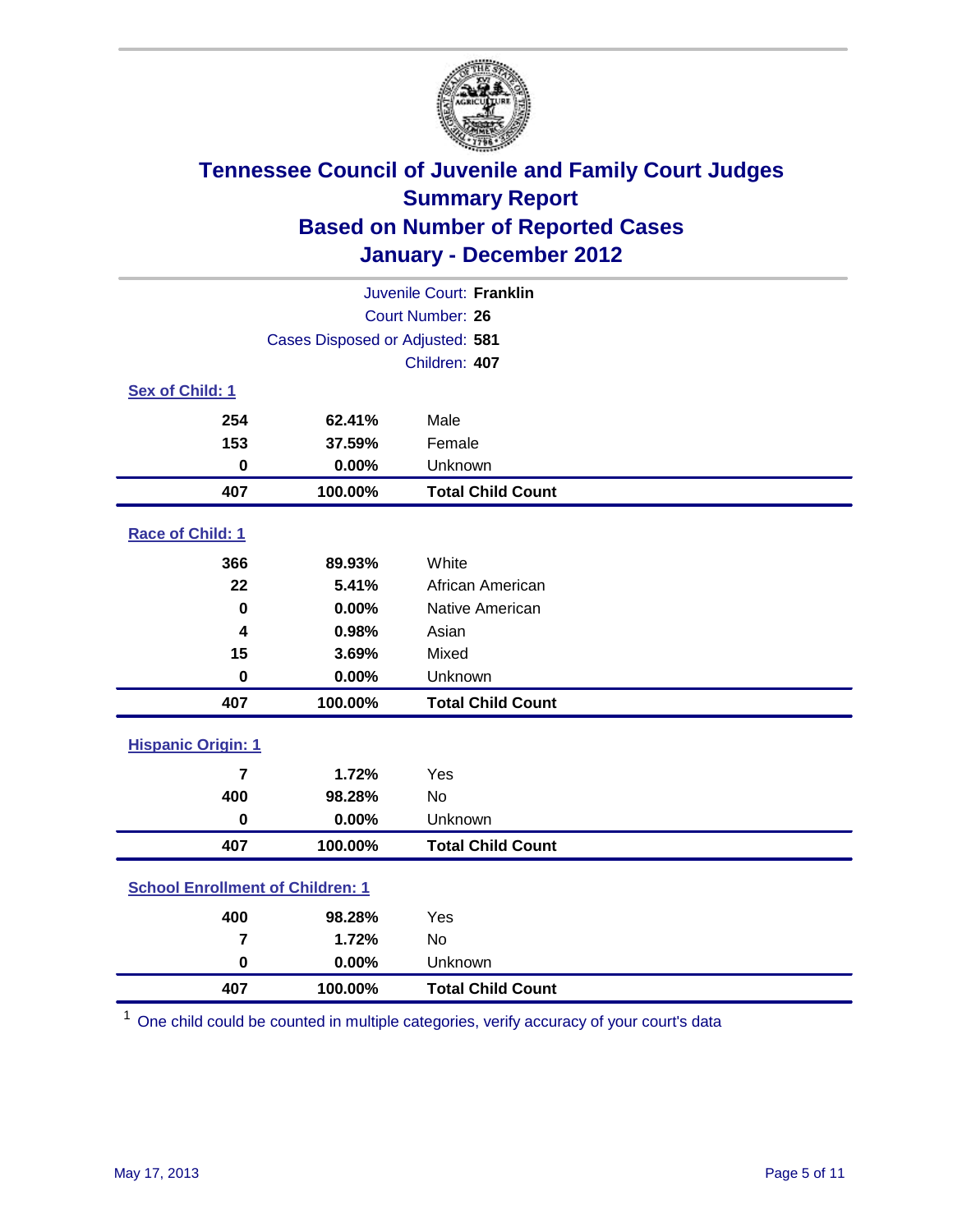

Court Number: **26** Juvenile Court: **Franklin** Cases Disposed or Adjusted: **581** Children: **407**

### **Living Arrangement of Child at Time of Referral: 1**

| 407 | 100.00%  | <b>Total Child Count</b>     |
|-----|----------|------------------------------|
| 0   | 0.00%    | Other                        |
| 0   | 0.00%    | Unknown                      |
| 5   | 1.23%    | Independent                  |
| 0   | $0.00\%$ | In an Institution            |
| 0   | $0.00\%$ | In a Residential Center      |
| 1   | 0.25%    | In a Group Home              |
| 5   | 1.23%    | With Foster Family           |
| 0   | $0.00\%$ | With Adoptive Parents        |
| 46  | 11.30%   | <b>With Relatives</b>        |
| 40  | 9.83%    | With Father                  |
| 133 | 32.68%   | With Mother                  |
| 32  | 7.86%    | With Mother and Stepfather   |
| 12  | 2.95%    | With Father and Stepmother   |
| 133 | 32.68%   | With Both Biological Parents |
|     |          |                              |

### **Type of Detention: 2**

| 581              | 100.00%  | <b>Total Detention Count</b> |  |
|------------------|----------|------------------------------|--|
| $\boldsymbol{0}$ | 0.00%    | Other                        |  |
| 564              | 97.07%   | Does Not Apply               |  |
| 0                | $0.00\%$ | Unknown                      |  |
| 0                | $0.00\%$ | Psychiatric Hospital         |  |
| 0                | 0.00%    | Jail - No Separation         |  |
| 0                | $0.00\%$ | Jail - Partial Separation    |  |
| 0                | $0.00\%$ | Jail - Complete Separation   |  |
| 17               | 2.93%    | Juvenile Detention Facility  |  |
| 0                | $0.00\%$ | Non-Secure Placement         |  |
|                  |          |                              |  |

<sup>1</sup> One child could be counted in multiple categories, verify accuracy of your court's data

<sup>2</sup> If different than number of Cases (581) verify accuracy of your court's data.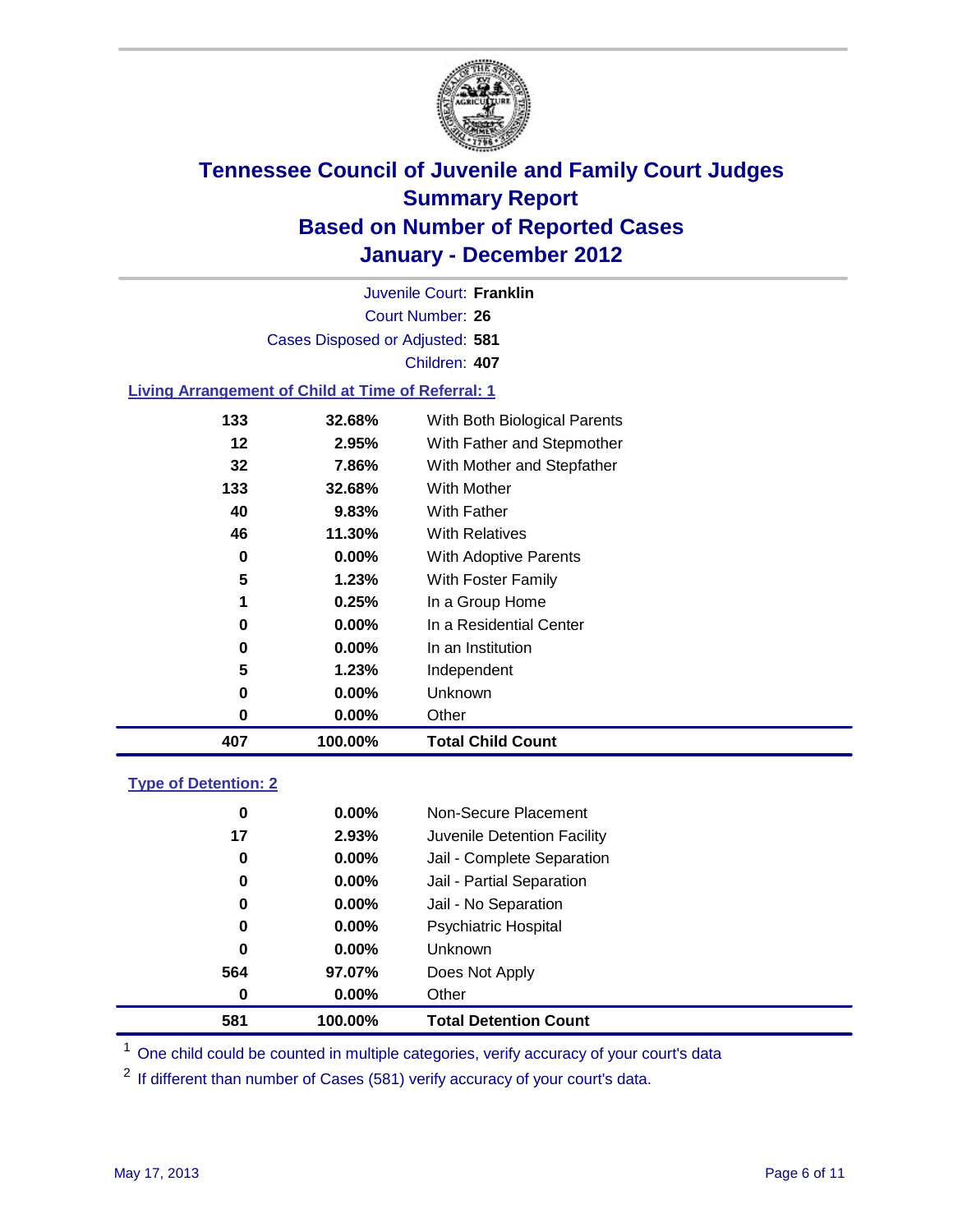

|                                                    | Juvenile Court: Franklin        |                                      |  |  |  |
|----------------------------------------------------|---------------------------------|--------------------------------------|--|--|--|
|                                                    | Court Number: 26                |                                      |  |  |  |
|                                                    | Cases Disposed or Adjusted: 581 |                                      |  |  |  |
|                                                    |                                 | Children: 407                        |  |  |  |
| <b>Placement After Secure Detention Hearing: 1</b> |                                 |                                      |  |  |  |
| 5                                                  | 0.86%                           | Returned to Prior Living Arrangement |  |  |  |
| 7                                                  | 1.20%                           | Juvenile Detention Facility          |  |  |  |
| 0                                                  | 0.00%                           | Jail                                 |  |  |  |
| 5                                                  | 0.86%                           | Shelter / Group Home                 |  |  |  |
| 0                                                  | 0.00%                           | <b>Foster Family Home</b>            |  |  |  |
| 0                                                  | 0.00%                           | Psychiatric Hospital                 |  |  |  |
| 0                                                  | 0.00%                           | <b>Unknown</b>                       |  |  |  |
| 564                                                | 97.07%                          | Does Not Apply                       |  |  |  |
| 0                                                  | 0.00%                           | Other                                |  |  |  |
| 581                                                | 100.00%                         | <b>Total Placement Count</b>         |  |  |  |
|                                                    |                                 |                                      |  |  |  |
| <b>Intake Actions: 2</b>                           |                                 |                                      |  |  |  |
| 602                                                | 74.97%                          | <b>Petition Filed</b>                |  |  |  |
| 0                                                  | 0.00%                           | <b>Motion Filed</b>                  |  |  |  |
| 201                                                | 25.03%                          | <b>Citation Processed</b>            |  |  |  |
| 0                                                  | 0.00%                           | Notification of Paternity Processed  |  |  |  |
| 0                                                  | 0.00%                           | Scheduling of Judicial Review        |  |  |  |
| 0                                                  | 0.00%                           | Scheduling of Administrative Review  |  |  |  |
| 0                                                  | 0.00%                           | Scheduling of Foster Care Review     |  |  |  |
| 0                                                  | 0.00%                           | Unknown                              |  |  |  |
| 0                                                  | 0.00%                           | Does Not Apply                       |  |  |  |
| 0                                                  | 0.00%                           | Other                                |  |  |  |
| 803                                                | 100.00%                         | <b>Total Intake Count</b>            |  |  |  |

<sup>1</sup> If different than number of Cases (581) verify accuracy of your court's data.

<sup>2</sup> If different than number of Referral Reasons (803), verify accuracy of your court's data.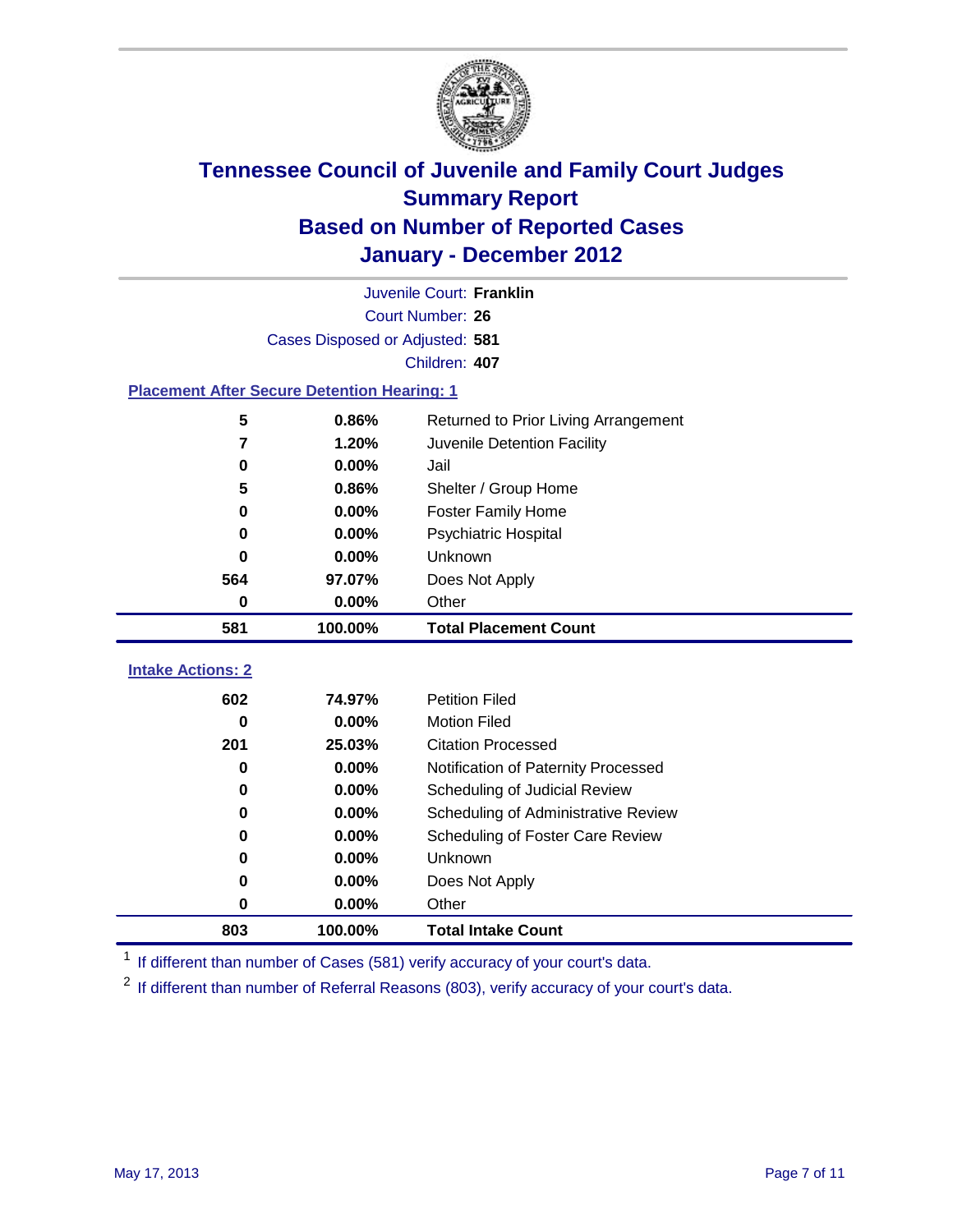

Court Number: **26** Juvenile Court: **Franklin** Cases Disposed or Adjusted: **581** Children: **407**

### **Last Grade Completed by Child: 1**

| 0                                       | 0.00%   | Too Young for School         |  |
|-----------------------------------------|---------|------------------------------|--|
| 0                                       | 0.00%   | Preschool                    |  |
| 1                                       | 0.25%   | Kindergarten                 |  |
| 4                                       | 0.98%   | 1st Grade                    |  |
| $\mathbf{2}$                            | 0.49%   | 2nd Grade                    |  |
| 3                                       | 0.74%   | 3rd Grade                    |  |
| 4                                       | 0.98%   | 4th Grade                    |  |
| 15                                      | 3.69%   | 5th Grade                    |  |
| 21                                      | 5.16%   | 6th Grade                    |  |
| 34                                      | 8.35%   | 7th Grade                    |  |
| 61                                      | 14.99%  | 8th Grade                    |  |
| 67                                      | 16.46%  | 9th Grade                    |  |
| 105                                     | 25.80%  | 10th Grade                   |  |
| 78                                      | 19.16%  | 11th Grade                   |  |
| $\mathbf{2}$                            | 0.49%   | 12th Grade                   |  |
| 0                                       | 0.00%   | Non-Graded Special Ed        |  |
| 3                                       | 0.74%   | <b>GED</b>                   |  |
| 6                                       | 1.47%   | Graduated                    |  |
| 1                                       | 0.25%   | <b>Never Attended School</b> |  |
| 0                                       | 0.00%   | Unknown                      |  |
| $\bf{0}$                                | 0.00%   | Other                        |  |
| 407                                     | 100.00% | <b>Total Child Count</b>     |  |
| <b>Enrolled in Special Education: 1</b> |         |                              |  |

| <b>Total Child Count</b> |
|--------------------------|
|                          |
|                          |
|                          |
|                          |

One child could be counted in multiple categories, verify accuracy of your court's data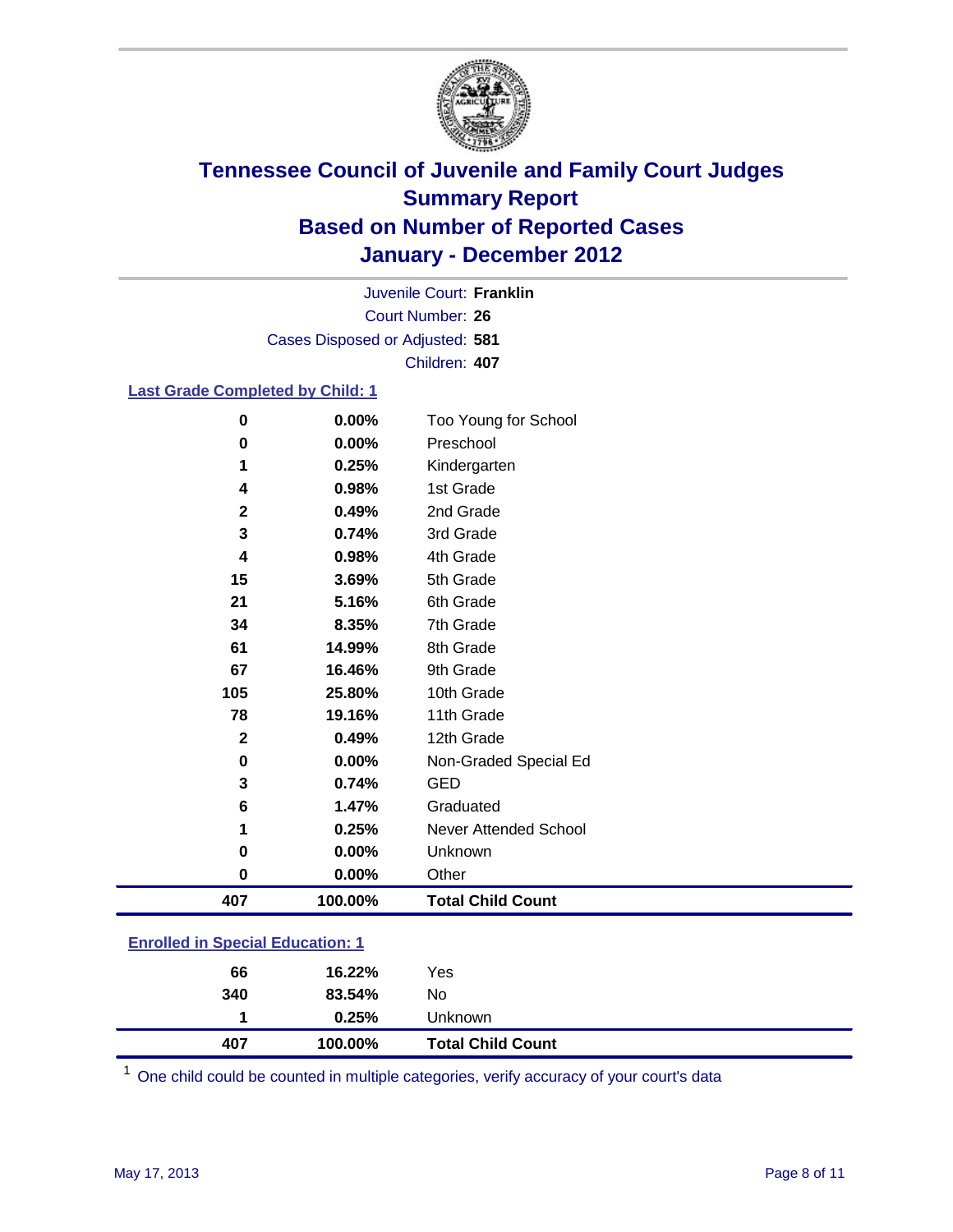

|                              | Juvenile Court: Franklin        |                           |  |  |  |
|------------------------------|---------------------------------|---------------------------|--|--|--|
| Court Number: 26             |                                 |                           |  |  |  |
|                              | Cases Disposed or Adjusted: 581 |                           |  |  |  |
|                              | Children: 407                   |                           |  |  |  |
| <b>Action Executed By: 1</b> |                                 |                           |  |  |  |
| 803                          | 100.00%                         | Judge                     |  |  |  |
| 0                            | $0.00\%$                        | Magistrate                |  |  |  |
| 0                            | $0.00\%$                        | <b>YSO</b>                |  |  |  |
| $\bf{0}$                     | $0.00\%$                        | Other                     |  |  |  |
| 0                            | $0.00\%$                        | Unknown                   |  |  |  |
| 803                          | 100.00%                         | <b>Total Action Count</b> |  |  |  |

### **Formal / Informal Actions: 1**

| 146      | 18.18%   | Dismissed                                        |
|----------|----------|--------------------------------------------------|
| 0        | $0.00\%$ | Retired / Nolle Prosequi                         |
| 244      | 30.39%   | <b>Complaint Substantiated Delinquent</b>        |
| 109      | 13.57%   | <b>Complaint Substantiated Status Offender</b>   |
| 0        | $0.00\%$ | <b>Complaint Substantiated Dependent/Neglect</b> |
| 0        | 0.00%    | <b>Complaint Substantiated Abused</b>            |
| $\bf{0}$ | $0.00\%$ | <b>Complaint Substantiated Mentally III</b>      |
| 141      | 17.56%   | Informal Adjustment                              |
| 5        | 0.62%    | <b>Pretrial Diversion</b>                        |
| 0        | $0.00\%$ | <b>Transfer to Adult Court Hearing</b>           |
| 1        | 0.12%    | Charges Cleared by Transfer to Adult Court       |
| 0        | $0.00\%$ | Special Proceeding                               |
| 34       | 4.23%    | <b>Review Concluded</b>                          |
| 123      | 15.32%   | Case Held Open                                   |
| 0        | $0.00\%$ | Other                                            |
| 0        | $0.00\%$ | <b>Unknown</b>                                   |
| 803      | 100.00%  | <b>Total Action Count</b>                        |

<sup>1</sup> If different than number of Referral Reasons (803), verify accuracy of your court's data.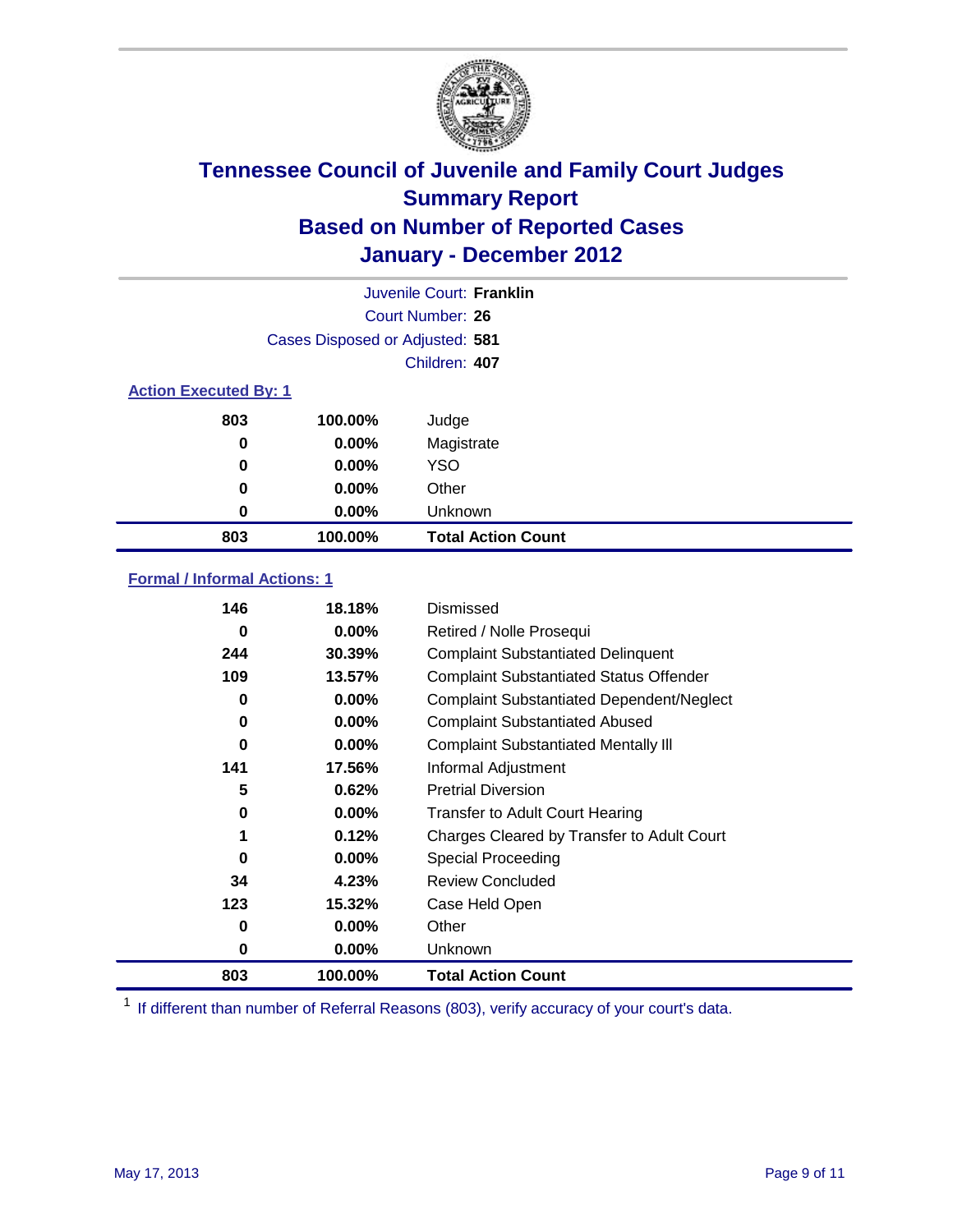

|                       |                                 | Juvenile Court: Franklin                              |
|-----------------------|---------------------------------|-------------------------------------------------------|
|                       |                                 | <b>Court Number: 26</b>                               |
|                       | Cases Disposed or Adjusted: 581 |                                                       |
|                       |                                 | Children: 407                                         |
| <b>Case Outcomes:</b> |                                 | There can be multiple outcomes for one child or case. |
| 48                    | 4.19%                           | <b>Case Dismissed</b>                                 |
| 0                     | 0.00%                           | Case Retired or Nolle Prosequi                        |
| 106                   | 9.25%                           | Warned / Counseled                                    |
| 144                   | 12.57%                          | <b>Held Open For Review</b>                           |
| 74                    | 6.46%                           | Supervision / Probation to Juvenile Court             |
| 0                     | 0.00%                           | <b>Probation to Parents</b>                           |
| 0                     | 0.00%                           | Referral to Another Entity for Supervision / Service  |
| 14                    | 1.22%                           | Referred for Mental Health Counseling                 |
| 3                     | 0.26%                           | Referred for Alcohol and Drug Counseling              |
| 0                     | 0.00%                           | <b>Referred to Alternative School</b>                 |
| 0                     | 0.00%                           | Referred to Private Child Agency                      |
| 1                     | 0.09%                           | Referred to Defensive Driving School                  |
| 0                     | 0.00%                           | Referred to Alcohol Safety School                     |
| 77                    | 6.72%                           | Referred to Juvenile Court Education-Based Program    |
| 2                     | 0.17%                           | Driver's License Held Informally                      |
| 1                     | 0.09%                           | <b>Voluntary Placement with DMHMR</b>                 |
| 0                     | 0.00%                           | <b>Private Mental Health Placement</b>                |
| 0                     | 0.00%                           | <b>Private MR Placement</b>                           |
| 0                     | 0.00%                           | Placement with City/County Agency/Facility            |
| 0                     | 0.00%                           | Placement with Relative / Other Individual            |
| 34                    | 2.97%                           | Fine                                                  |
| 173                   | 15.10%                          | <b>Public Service</b>                                 |
| 35                    | 3.05%                           | Restitution                                           |
| 3                     | 0.26%                           | Runaway Returned                                      |
| 54                    | 4.71%                           | No Contact Order                                      |
| $\pmb{0}$             | 0.00%                           | Injunction Other than No Contact Order                |
| 8                     | 0.70%                           | <b>House Arrest</b>                                   |
| 0                     | 0.00%                           | <b>Court Defined Curfew</b>                           |
| 0                     | 0.00%                           | Dismissed from Informal Adjustment                    |
| 0                     | 0.00%                           | <b>Dismissed from Pretrial Diversion</b>              |
| 6                     | 0.52%                           | Released from Probation                               |
| 1                     | 0.09%                           | <b>Transferred to Adult Court</b>                     |
| 0                     | $0.00\%$                        | <b>DMHMR Involuntary Commitment</b>                   |